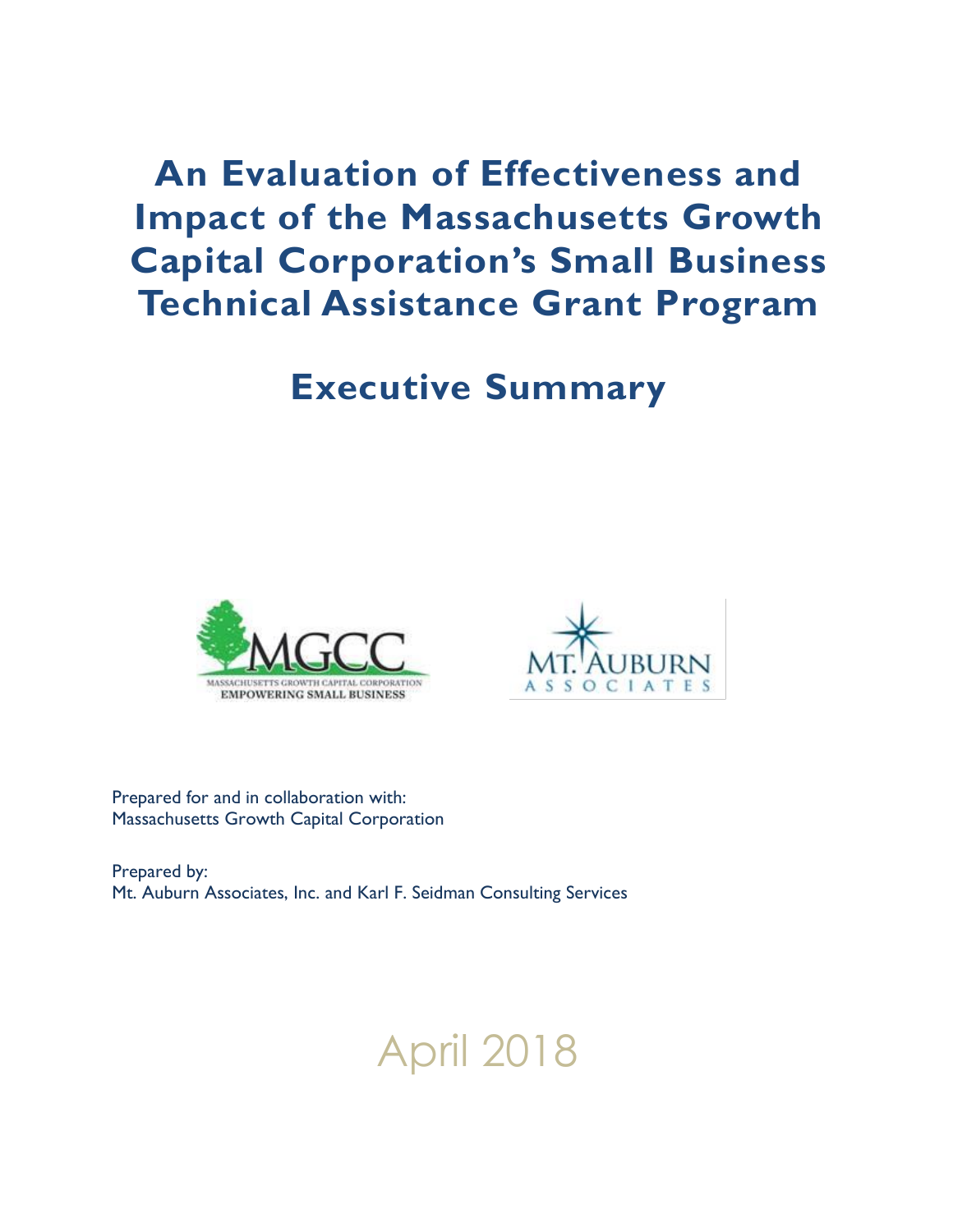# Executive Summary

# **Introduction**

Massachusetts Growth Capital Corporation (MGCC) is a state quasi-public corporation working to foster job creation and economic development in the Commonwealth's Gateway Cities and low- and moderateincome communities (LMI) through supporting the startup, growth, and stabilization of small businesses, including women- and minority-owned businesses.

MGCC advances its mission through two core activities. First, it supplies loans to small businesses unable to access capital from conventional private lenders through a range of business credit products, including the Small Business Administration (SBA) Microloan Program. Its second activity is administering the statefunded Small Business Technical Assistance Grant Program (grant program) that provides operating grants and other resources to statewide, regional, and local nonprofit organizations to strengthen their capacity to deliver technical assistance, access to capital, and training to small businesses.

The grant program focuses on strengthening small business development capacity in Gateway Cities and in LMI communities and extending technical assistance and educational services to women, veteran, minority, low-income, and immigrant entrepreneurs who often face barriers to accessing business assistance. The program goals are to expand economic vitality, business ownership opportunities, and employment offerings in Massachusetts, especially in rural regions, Gateway Cities, and communities that have not shared in the strong economic performance within the Boston metropolitan region.

MGCC awards grants on an annual basis through a competitive Request for Proposal (RFP) process with the total available funding set by annual budget appropriations. An outside Review Committee reviews all grant applications and recommends grant recipients and award amounts to the MGCC board of directors for final approval.

MGCC provides services and resources beyond grants aimed at strengthening grantee capacity and effectiveness, sharing best practices and innovations across grantees, and building a statewide network of community-based small business development organizations. MGCC holds an annual convening of its grantees to share information and effective practices and to foster learning and new relationships. It also provides periodic training sessions on different issues and delivers information about resources and funding opportunities to grantees. In years when there is sufficient state funding, MGCC has added small supplemental grants targeted to specific uses that include: (1) expanded services to immigrant businesses; (2) mini grants for professional services to deliver specialized technical assistance to individual businesses, typically through private consultants and professionals; and (3) grantee program capacity building.

MGCC retained Mt. Auburn Associates to undertake an evaluation to address three core questions:

- 1. What are the grant program's outcomes and resulting economic development benefits?
- 2. What are critical lessons, best practices, and innovations from comparable programs in other states that can inform MGCC's program design and management?
- 3. What are opportunities, approaches, and strategies that MGCC can use to expand the program's impact and improve its effectiveness in advancing economic development, particularly in Massachusetts Gateway Cities and low-income communities?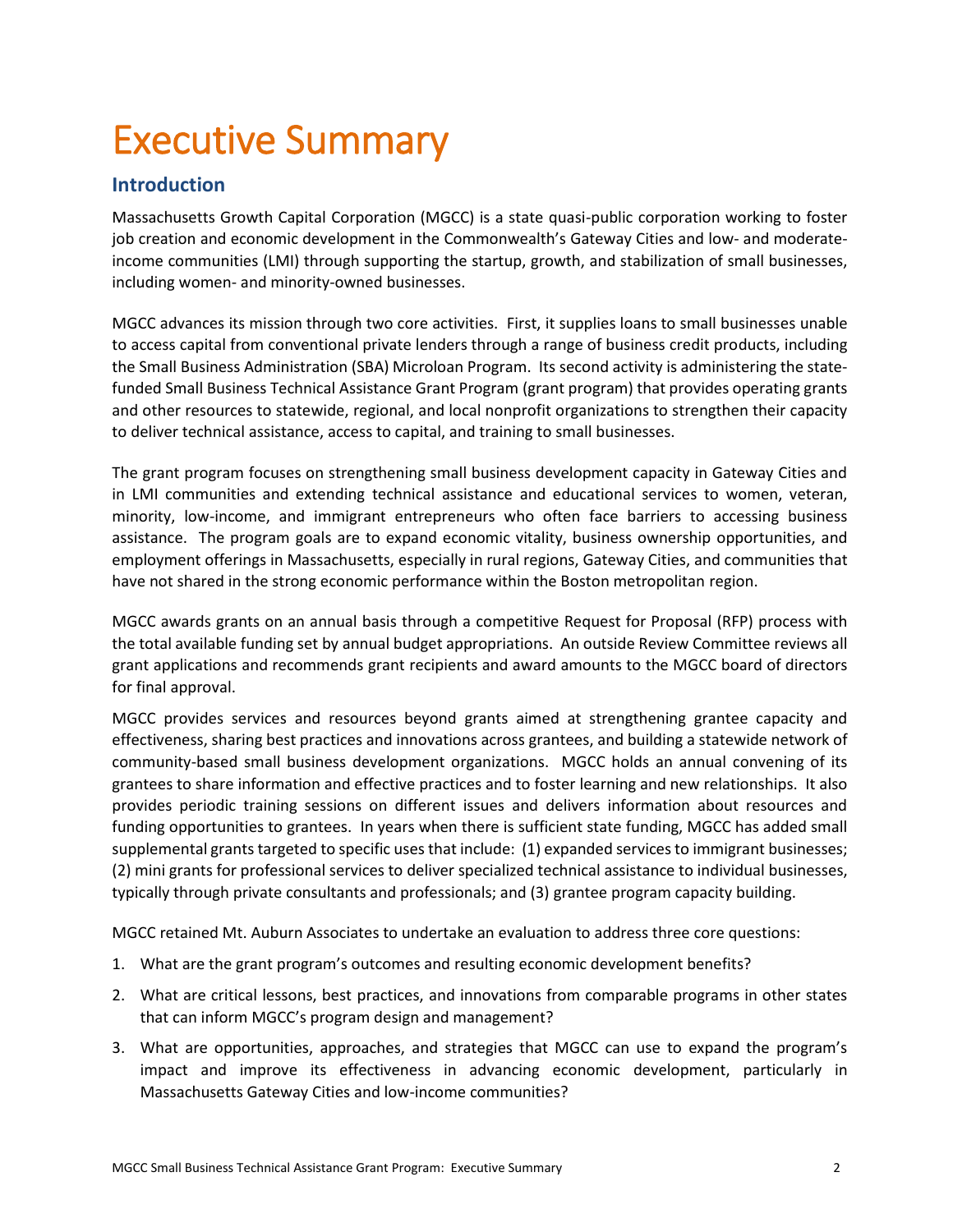The evaluators used a multifaceted methodology to gather the information and data needed to understand and measure program outcomes. The focus of this data collection and analysis was the 27 grantee organizations that received three or more years of MGCC grants between Fiscal Year 2014 and Fiscal Year 2018 ("core grantees"). This methodology included:

- a review of program documents, records, and an interview with the grant program manager to understand the grant program's goals, policies, and processes;
- analysis of MGCC grantee reporting data provided in grantee annual reports;
- interviews with the executive director and/or technical assistance program manager at grantee organizations;
- a survey<sup>1</sup> of business clients assisted by grantees;
- focus groups with state and regional economic development and small business development practitioners; and
- **•** best practice research on comparable technical assistance grant programs conducted through a web search, review of practitioner literature, and interviews with program managers.

#### **Program trends**

**Funding:** Over the five-year period (FY 2014 to FY 2018), MGCC awarded \$5.6 million in grants. The overall program trend has been to provide smaller grants to more organizations, which has allowed MGCC to expand the types of programs funded and geographic areas served. In recent years, MGCC has awarded grants to programs targeting specific business sectors and that combine technical assistance with business financing. It also awarded more grants to programs serving Gateway Cities outside of the Boston region.

**Characteristics of the grantees:** Through the grant program, MGCC has supported organizations serving all regions of Massachusetts and representing different types of organizations and program approaches. Six grantees provided services on a statewide basis, while the geographic distribution of the remaining grantees was fairly even across the state's regions. In terms of organizational type, MGCC has provided funding to a diverse set of nonprofit organizations that includes CDCs, certified CDFIs, chambers of commerce, and sectorally or demographically targeted groups. MGCC has provided the most funding to CDCs, which account for 46 percent of the grants it awarded from FY 2014 to FY 2017.

**Types of services provided:** Grantees provided training or classes that meet for a minimum of five hours that teach business skills that result in measurable status outcomes as well as one-on-one counseling that includes advising, advocacy, and/or intervention on behalf of an individual business client. Grantees served almost twice as many clients through one-on-one counseling than by training. Several grantees combine training and counseling with additional services, including a loan fund, accelerator programs, or operating a physical facility or workspace for a participating business. This can take the form of an incubator or coworking space.

**Use of grant funds:** There is a large range in the portion of grantees' annual budget that MGCC grants funded: 33 percent (nine grantees) received 25 percent or less of their budget from MGCC grants; 48 percent (13 grantees) received 26 percent to 50 percent of their budget from MGCC grants; and 19 percent

 $\overline{\phantom{a}}$ 

 $<sup>1</sup>$  See appendix in full report for survey methodology.</sup>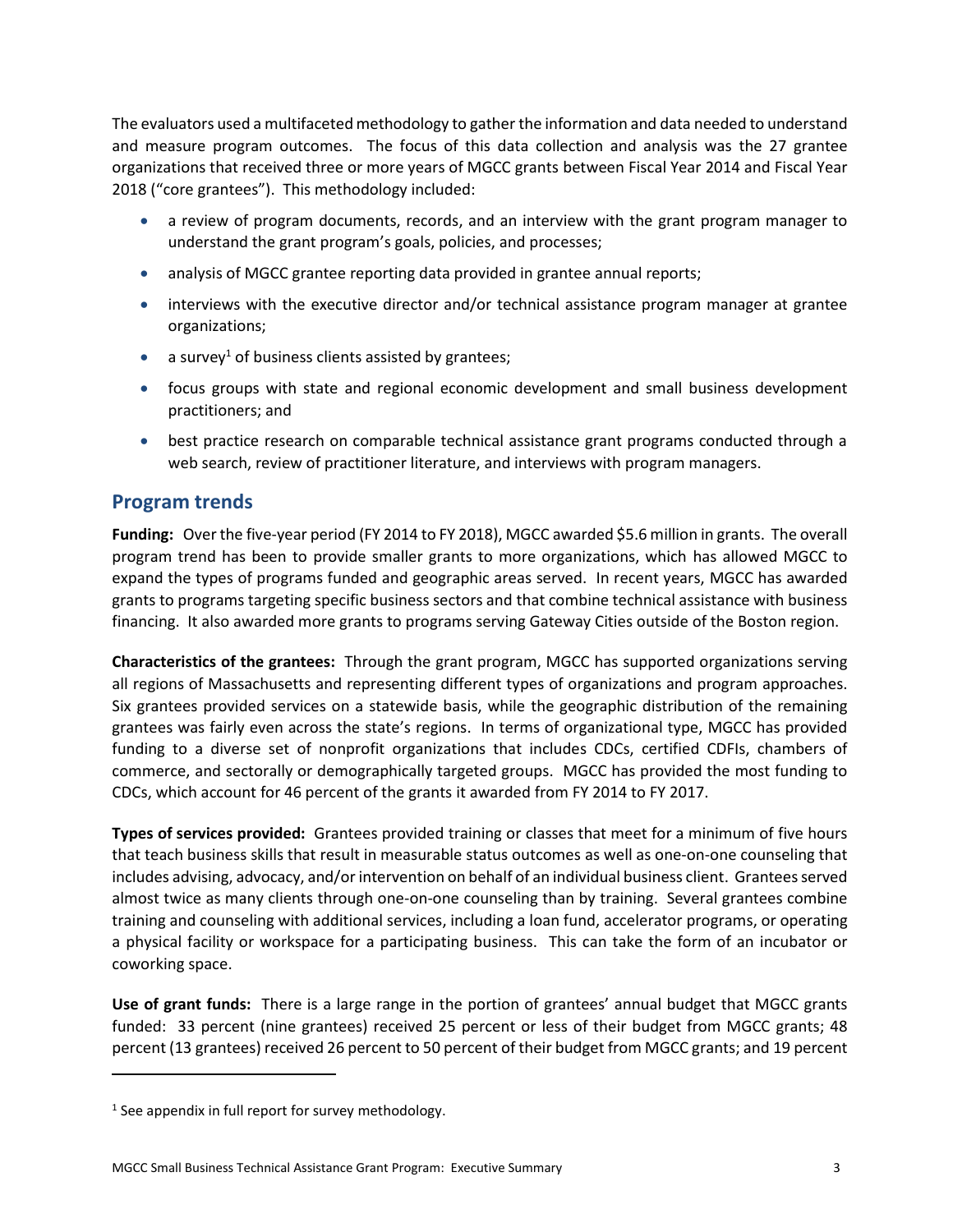(five grantees) received 51 percent to 66 percent of their budget from MGCC grants. Interviews revealed that MGCC grants largely fund technical assistance staff salaries, underwrite core technical assistance capacities, and aid organizations in expanding their services and the geographic areas served.

**Number of clients served:** The 27 "core grantees" this study analyzed reported serving 5,736 clients from FY 2014 through FY 2017, averaging 1,434 clients per year. The annual number of clients almost doubled from 974 in FY 2014 to 1,796 in FY 2016 before declining to 1,568 in FY 2017, reflecting increases in the number of organizations funded and a decline in total program funding.

**Cost per client served:** As an indicator of program efficiency, the evaluators calculated the cost to MGCC per client served, which was lowest at \$533 and \$647 in FY 2017 and FY 2014, respectively, the years with the smallest level of grant funding. In the intervening years, the MGCC cost per client was closer to \$900, or 40 percent to 70 percent higher. This suggests that grantees were able to assist clients with less costly services or were able to secure other funds to address lower MGCC funding, or both.

**Types of businesses served:** Overall, grantees assisted comparable numbers of existing businesses and new businesses (pre-start-up and start-ups) at 2,741 and 2,589, respectively. This pattern was consistent over time, except for FY 2014 when existing business clients were 25 percent higher than new business clients. In terms of the type of business owner, underserved populations (women, minorities, immigrants, LMI individuals, and veterans) constituted over 60 percent of clients for all but one core grantee. Women and LMI individuals were the largest client segments among target populations, accounting for 62 percent and 68 percent, respectively, of target population served over the four-year period. Immigrant and nonnative English speaking clients were one-third of target population clients.

### **Outcomes**

Clients assisted by MGCC core grantees generated the following business, employment, and community outcomes between FY 2014 and FY 2017:

- Grant program funding generated 1,258 new businesses, 1,642 total business expansions, and 1,425 enterprises stabilized ("positive business outcomes").
- MGCC's annual cost per positive business outcome was modest, averaging \$1,007 over the four years.
- The business survey results indicate that 27 percent of surveyed businesses started a business since receiving technical assistance and 18 percent went from start-up to an existing business, an indicator that the business expanded.
- The grant program has helped over 1,200 clients secure loans that totaled \$105.7 million over the four-year period.
- Clients added 2,854 jobs and retained 4,862 for a combined employment impact of 7,716, suggesting that technical assistance to existing businesses had a larger impact than the creation of new enterprises. The business survey provided evidence that employment outcomes are attributable to the technical assistance received. Almost half (44 percent) of surveyed businesses reported that the technical assistance directly resulted in increased employment.
- Grant program clients contributed to the physical improvement and revitalization of their communities. Over half of surveyed clients either reused an abandoned or vacant building,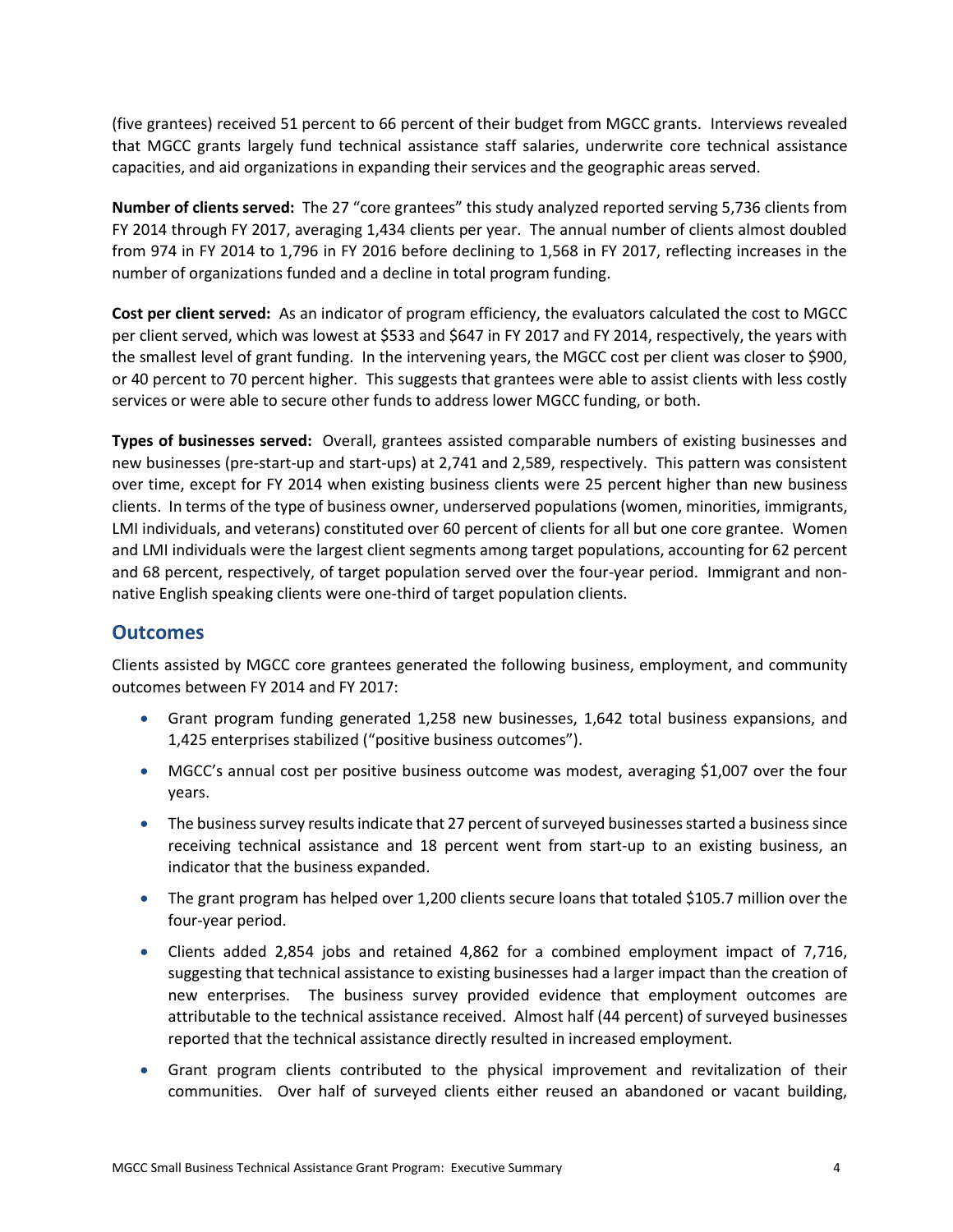improved the physical condition of their building, or improved the surrounding site or buildings. A small percentage of businesses (8 percent) indicated that their investments helped to attract additional businesses.

### **Impacts on Massachusetts and regional small business ecosystem**

MGCC's grant program operates within a statewide small business development ecosystem, while program grantees participate in their regional ecosystems. MGCC has contributed to these state and regional ecosystems by actively encouraging partnerships and collaborations in program guidelines and applications; fostering connections among grantees through its convenings, introductions, and referrals; and providing direct grant funding for partnerships

The grant program has expanded small business technical assistance capacity and services in all regions of Massachusetts and has supported grantees' provision of the following ecosystem functions:

- $\bullet$  outreach and expanded access to technical assistance and training;
- expansion of the supply of core business counseling and training services;
- addition of language and culturally appropriate services in some regions;
- expanded access to capital technical assistance and alternative credit sources; and
- availability of specialized accelerator programs and industry-specific technical assistance.

Despite these impacts, MGCC and the grant program are not well recognized and understood as a funding source and technical assistance resource beyond its own grantees and other state programs. Moreover, while considerable collaboration exists around serving clients and implementing programs, there are few regional efforts that convene diverse business development stakeholders to strengthen and improve the impact of the overall ecosystem.

Despite recent improvements and investments by the grant program, important gaps remain in many regional business development ecosystems. Major gaps reported by multiple grantees and identified through consultant interviews and focus groups include:

- The supply of business planning assistance, as many grantees indicated that the demand for this assistance exceeds their capacity and that of other providers.
- ESOL, non-English services, outreach, and services to some immigrant populations. This is a need for both regions with large immigrant populations and those with emerging populations and immigrant entrepreneurs.
- Specialized services including bookkeeping and accounting, local permitting, workforce training, and shared workspace are other gaps. The availability of specialized services, such as accounting and legal assistance, in languages other than English, is in particularly in short supply. Addressing the myriad permitting regulations and processes across many small communities is a key challenge in rural regions.
- There is a need for alternative credit outside of standard commercial underwriting standards and at non-predatory interest rates.
- Regional disparities exist in CDFI and alternative lending capacity with greater capacity in southern, eastern, and western Massachusetts.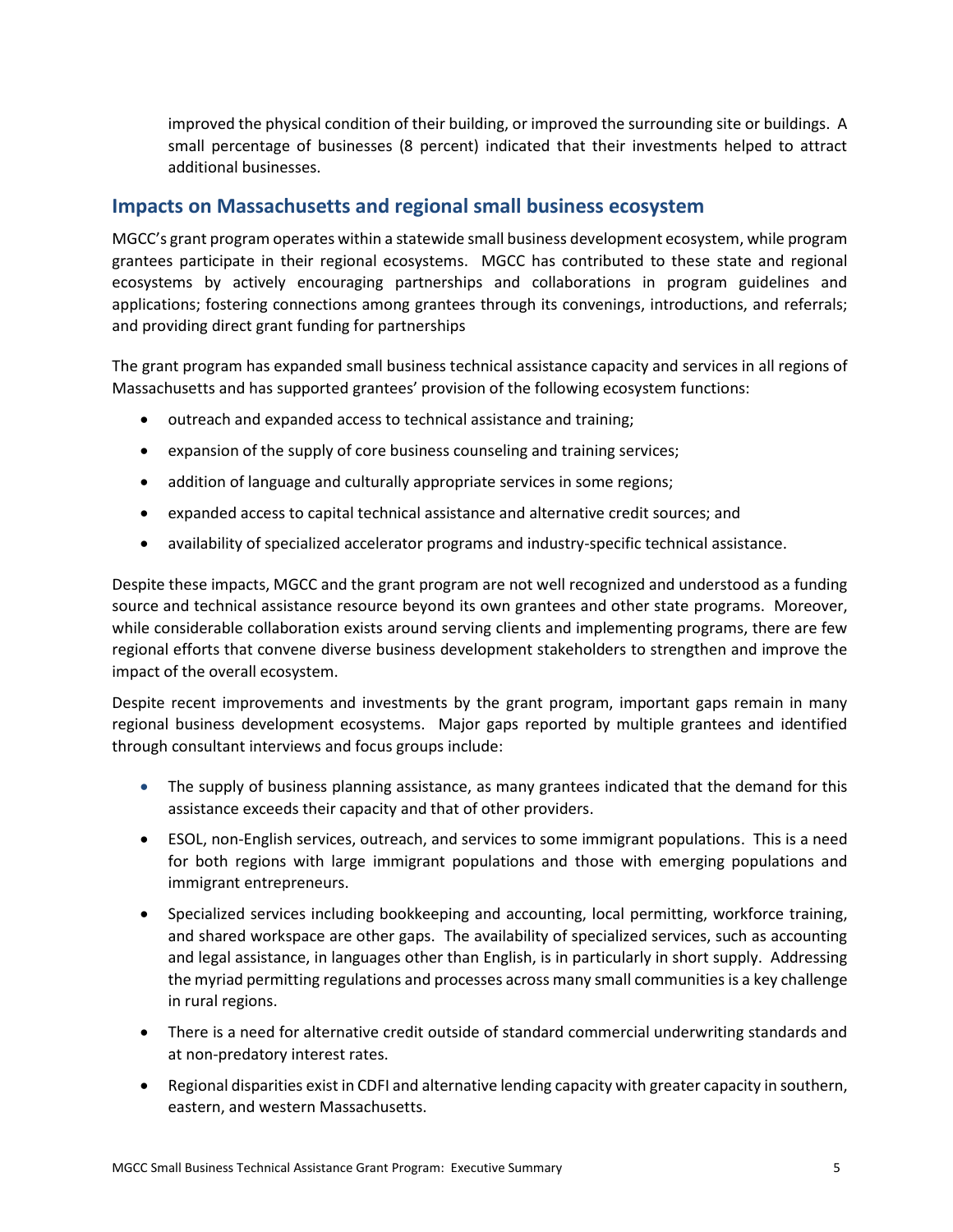- Accelerator programs targeting immigrant, low-income, and minority entrepreneurs are present in a small number of cities.
- The supply of and access to specialized industry-based technical assistance is limited to a few sectors such as food products, agriculture, and the creative economy.

## **Grantees' and businesses' perceptions of MGCC services**

All grantees found MGCC's financial and non-financial assistance valuable. The expanded capacity provided through MGCC grants resulted in multiple impacts across grantee organizations. By far, the most common impact was allowing organizations to serve more clients, reported by 15 organizations, or 60 percent of grantees. Four of these grantees indicated grants also allowed them to expand services to new types of clients, including immigrants, minority businesses, existing businesses, and types of producers. Several grantees with loan programs reported that MGCC funds resulted in making more direct loans (three) and achieving lower default rates from more intensive technical assistance to borrowers (two). A subset of grantees (six) indicated that MGCC funding was vital to sustaining their small business assistance program and servicing their core clients.

Grantees also found that MGCC's non-financial assistance had a positive impact on their operations. The most common types of assistance and their benefits were training around specific issues and skills (reported by nine grantees); referrals to specific resources and service providers (eight); improvement to their client tracking and outcome measurement (seven); networking and gaining information on best practices from other grantees (six); and advice, guidance, and mentoring from the grant program manager.

Business clients receiving technical assistance services had a very positive experience with MGCC grantees. Ninety-two percent of the surveyed business clients reported that they were very satisfied or somewhat satisfied with the business assistance provided, and more than 85 percent of survey respondents rated grantees as "Great or Good" in terms of the usefulness and clarity of materials provided, usefulness of assistance from organizations to which they were referred, the usefulness of assistance from a business consultant, the length of time to resolve a business problem, and the length of time to receive assistance.

### **Review of similar programs and best practices**

A review of other public sector small business and technical assistance programs revealed that most of these programs operate at the city level. Some interesting aspects and practices from these programs are:

- Annual funding for these city programs ranges from \$500,000 in Minneapolis to \$3 million in Washington, D.C., with programs funding 10 to 24 organizations. Federal community development block grants are a common funding source for city programs, sometimes supplemented with city appropriations.
- Minneapolis awards its contracts for services targeted to specific business stages with compensation tied to achieving specific business outcomes with private consultants and professional service firms used to fill gaps in specialized technical assistance.
- Portland has organized and marketed its program as a network of organizations that provides complementary services and cultural competencies and has created a customized reporting tool using Outcome Tracker software that all grantees use with online quarterly and annual reporting.
- The city of Boston created the Boston Main Streets Foundation to raise private sector funds to provide grants to nonprofit Main Street organizations.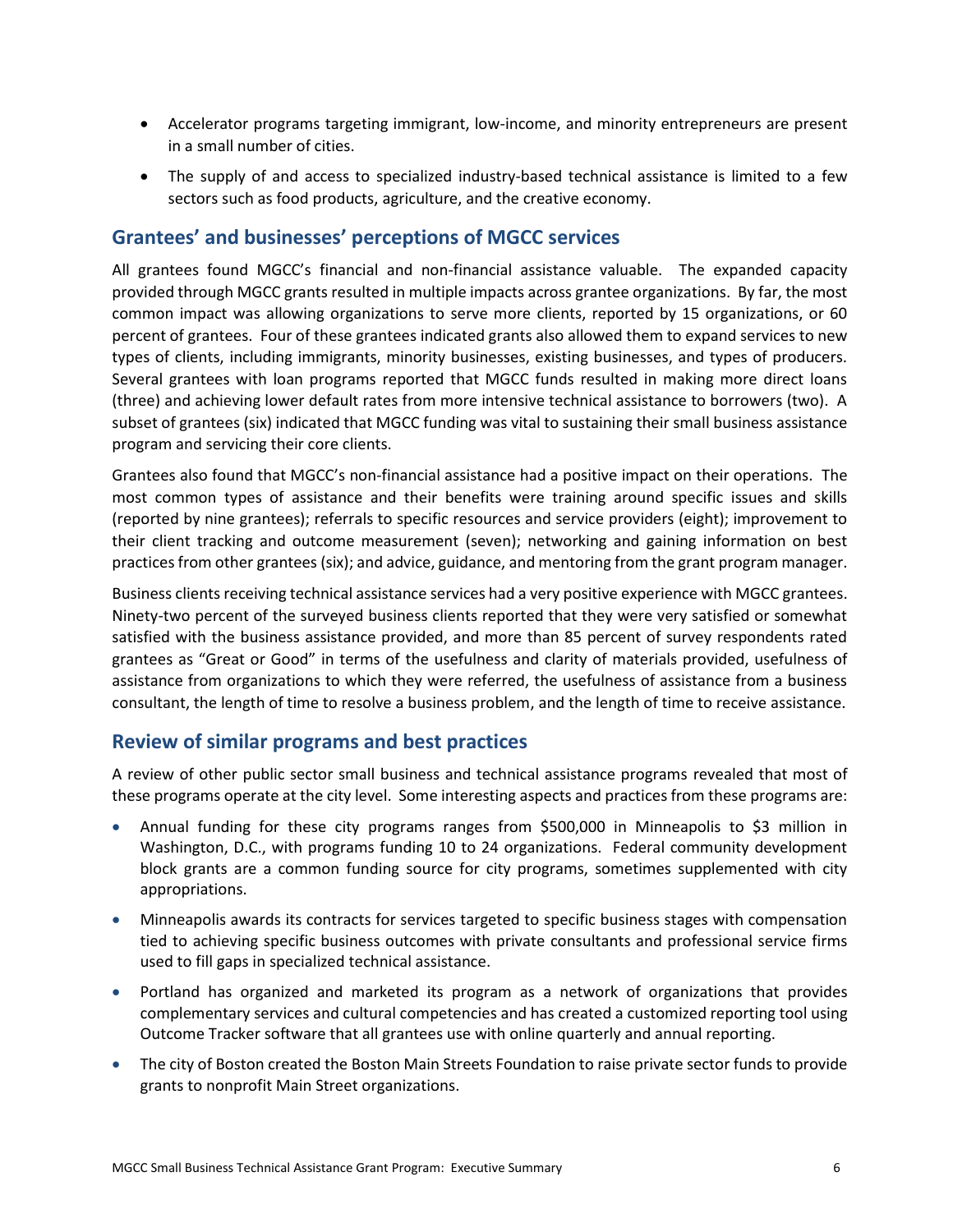- Maryland uses 1.5 percent of the proceeds from video lottery terminals to provide grants to "fund managers" to provide loans and investments to small, minority-, and women-owned businesses with half of the funds targeted to firms located near the state's six casinos.
- New York State's Entrepreneurial Assistance Program has created a network of 24 Entrepreneurial Assistance Centers operated by either a nonprofit, community college or a Board of Cooperative Educational Services (BOCES) with an emphasis on minority- and women-owned businesses.

# **Key findings**

The Small Business Technical Assistance Grant Program is an important part of Massachusetts' small business development system that expands local capacity to serve small enterprises, particularly historically underserved populations and communities, and is a cost-effective state policy tool to generate business and to assist with job creation and retention. Key program impacts that emerge from this evaluation are:

- The grant program builds the core capacity of nonprofit organizations to help start and grow small businesses by increasing the number of entrepreneurs they can serve and their geographic coverage.
- The program is advancing its mission of serving disadvantaged entrepreneurs with barriers to business ownership and capital with 89 percent of its clients in these target populations.
- Grantees' technical assistance services generated over 4,200 positive business outcomes that have resulted in the creation and retention of over 7,000 jobs from FY 2014 through FY 2017.
- The client survey provides strong evidence that the reported business and job outcomes are the result of grantee technical assistance.
- The grant program is an efficient use of resources with modest average annual costs in the past four years: \$755 per client served, \$853 per target population client served, \$1,007 positive business outcome, and \$565 per job created or retained. These costs compare favorably to other economic development tools that the Aspen Institute assessed.
- Grantees view MGCC's administration of the grant program quite positively.
- Grantees view MGCC program staff as accessible and helpful in understanding and addressing program and contract requirements.
- Grantees value the convening, training, and referrals that MGCC provides and cite tangible benefits from this assistance such as increased visibility for their program, access to new services and loan sources for their clients, improved staff underwriting skills, and improvement to services and processes.

Several additional findings are important for MGCC to consider as it looks to sustain and improve the program's impact:

- There is considerable variation across grantees in their effectiveness in serving different populations, program scale, impacts, and cost-effectiveness.
- Nonprofit programs focused on target populations achieved greater scale of impact at the lowest cost per client served, while the current set of sector-based nonprofit organizations generated the lowest number of business and employment outcomes at the highest per client cost to MGCC.